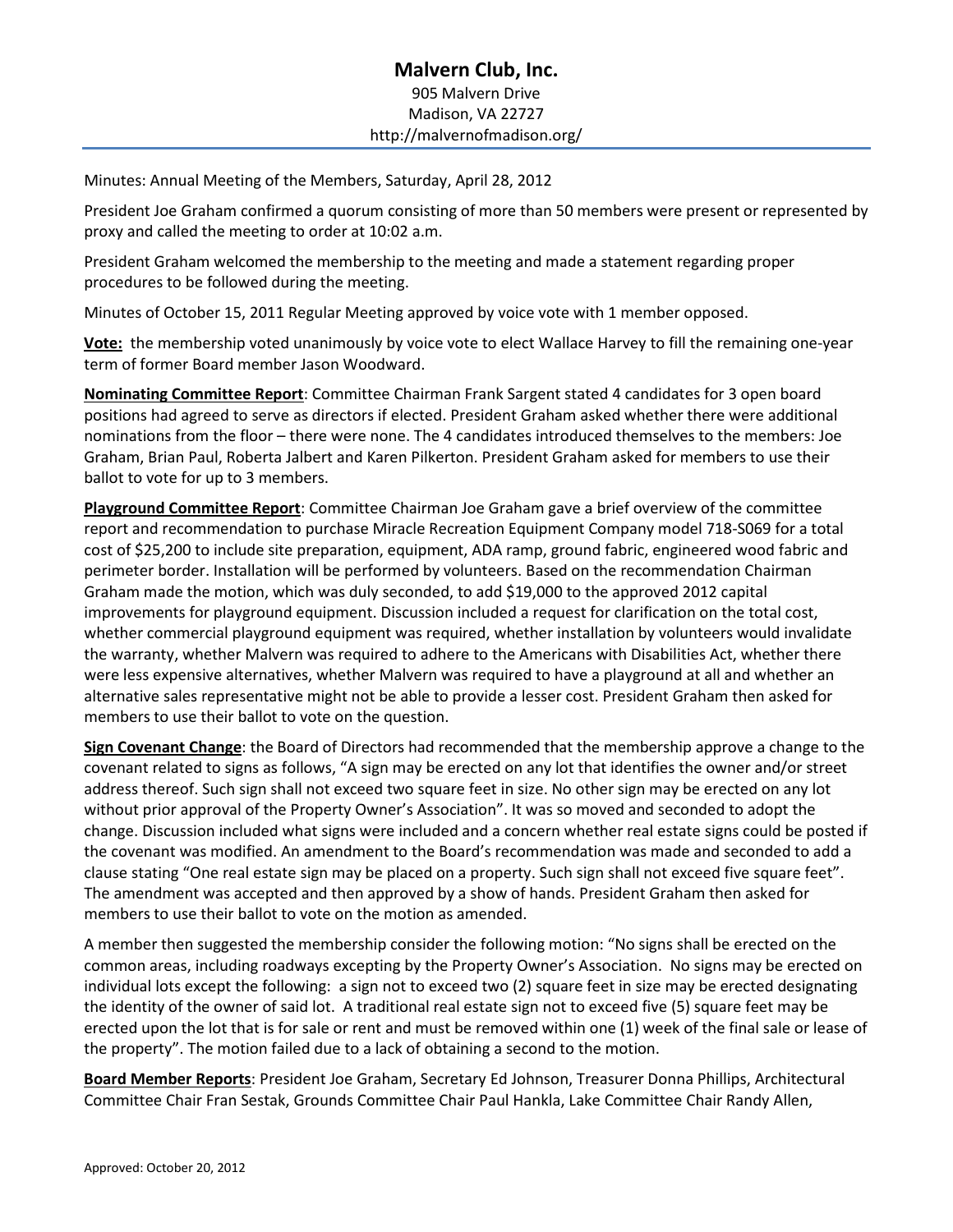Clubhouse and Pool Committee Chair Joe Graham and Roads Committee Chair Wallace Harvey all gave brief verbal reports on their activities.

Treasurer Donna Phillips introduced the membership to Malvern's attorney Ami Pape, provided the membership with a comprehensive written Treasurer's report which is attached and provided a membership directory dated Spring 2012. Lastly Treasurer Phillips emphasized the need for membership input on both the 5-year annual plan review and the proposed 2013 budget. The plan is a prerequisite to preparing the 2013 budget.

**Voting Results**: the voting tallying members, Barbara Sargent, Diane Cross and Nancy Johnson reported the results of ballot votes to President Graham. The results are:

- 1. By a majority of the ballot votes, the new directors are Joe Graham, Roberta Jalbert, and Brian Paul.
- 2. Motion on adding \$19,000 to the 2012 capital improvements budget for playground equipment was 76 in favor to 17 opposed. Minimum 62 votes needed for approval. Motion carried.
- 3. Motion to modify the covenant related to signs to read, "A sign may be erected on any lot that identifies the owner and/or street address thereof. Such sign shall not exceed two square feet in size. One real estate sign may be placed on a property. Such sign shall not exceed five square feet. No other sign may be erected on any lot without prior approval of the Property Owner's Association". The vote was 73 in favor to 20 opposed. Minimum 62 votes needed for approval. Motion carried.

**Old Business**: **1)** Ann Ferguson thanked members of her Adopt-a-Highway group who voluntarily clean about 2 miles of Oak Park Road twice each year. The members include Angie Wiseman, Claire and Bob Anderson, Nick and Joyce Humphrey, Frank and Barbara Sargent, Pat Rowe, Chas and Joann Egen and Alyson and Minda Swett. Ann asked for volunteers to replace retiring members Claire and Bob Anderson and Angie Wiseman. **2)** a member reiterated his concern regarding the damage median tree roots were doing to the pavement in the clubhouse parking lot.

**New Business**: **1)** President Graham discharged all committees and stated committee appointments will come once the 2012-2013 board positions are established. **2)** Wallace Harvey advised membership he would be making inquiries as to costs associated with placing a tar and chip treatment to our roadways in order to extend their useful life by an estimated 3 to 5 years and which would also benefit adherence of future repaving onto the existing surface. **3)** Member Merri Woodward reported on behalf of several members who had formed an "events" group that had been instrumental in hosting several community events in 2011 and 2012: a picnic including games and food, a Halloween "trunk or treat", haunted house and hayride, a Christmas cookie exchange and a Winter Social. Merri stated the events were well attended, a lot of fun for all, and that there had been many positive comments. However, the expense of notices, signs, mailings, decorations, prizes, supplies, etc. had been paid using a combination of personal out-of-pocket money, several donations and, in the case of the haunted house, a small entrance fee. The group desires to plan and host additional community functions in the future, including a Fall picnic and another Halloween party. Merri made a motion that the membership consider approving an amount of up to \$500 to cover direct costs to host these functions. A member asked to amend the motion to an amount of up to \$1,000. The motion, as amended, was seconded. By a show of hands a majority of the members present approved the motion to allot an amount of up to \$1,000 to cover direct costs to host upcoming community functions through the end of 2012.

There being no further business to bring before the membership, the meeting was adjourned at 11:33 a.m. The next Regular Membership Meeting is scheduled for Saturday, October 20, 2012, at 10:00 a.m.

Respectfully submitted,

Ed Johnson, Secretary Malvern Club, Inc.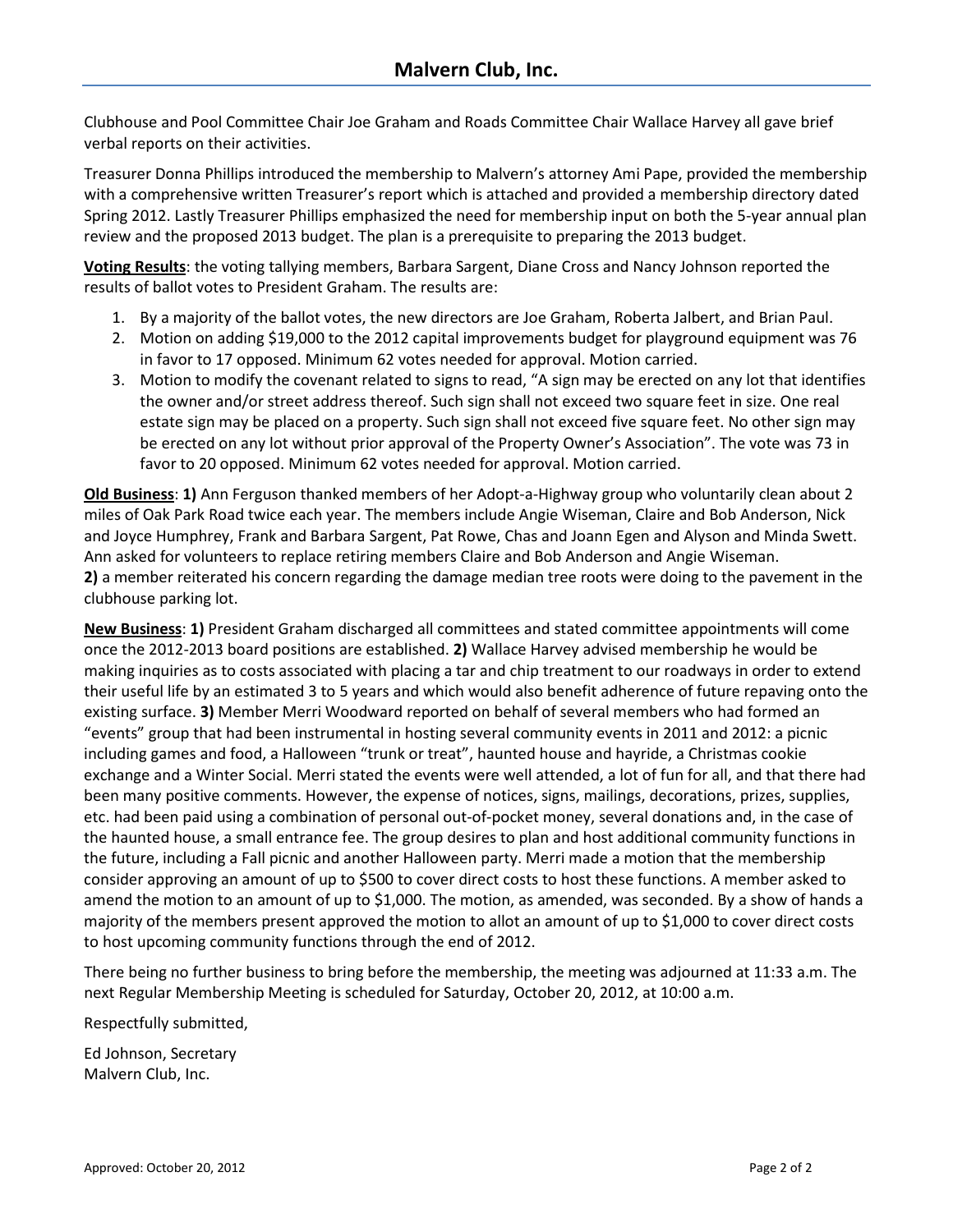# Malvern Club Treasurer's Report on Saturday, April 28, 2012

# INCOME - Through April 27, 2012

\$85,225.00 of regular assessments were received - 69.4% of budgeted amount of \$122,850.00.

Total of \$88,640.71 received for all income categories - 67.5% of budgeted amount of \$131,255.00.

### EXPENSES - Through April 27, 2011

Capital Improvements - A total of \$37,461.54 was expended -44.0% of budgeted amount

Reserve Funds - \$30,000.00 - 75% of budgeted amount

Improvement Projects - \$7,461.54 -- 16.5% of budgeted amount

Operating Expenses - A total of \$9,014.26 was expended - 19.6% of budgeted amount

A cumulative total of all funds in the amount of \$46,475.80 was expended - 35.4% of \$131,255.00 budgeted amount for expenditures.

### ACCOUNT BALANCES - As of April 27, 2011

| $1st$ Bank                                                                    |              |  |
|-------------------------------------------------------------------------------|--------------|--|
| <b>Checking Account -</b>                                                     | \$4,567.04   |  |
| <b>Money Market Account -</b>                                                 | \$122,289.02 |  |
| <b>Reserve Account -</b>                                                      | \$20,642.70  |  |
| (\$.5k earmarked for roads maintenance & \$20k earmarked for dam maintenance) |              |  |

| 2 <sup>nd</sup> Bank - (\$70.0k earmarked for roads maintenance) |             |
|------------------------------------------------------------------|-------------|
| <b>Checking Account</b>                                          | 100.00      |
| Reserve Account - 2 <sup>nd</sup> Bank                           | \$69,900.00 |

Total Funds Available -\$217,498.76

A total of \$84,779.20 of planned expenditures is still projected for expenditure through December 31, 2012.

## PENDING TREASURER FINANCIAL ACTION

As of April 27, 2012, there are no checks for deposit. All invoices have been paid.

For your reference - all monthly written Treasurer's Reports are included as a part of the minutes each meeting and may be reviewed at the following website:

http://malvernofmadison.org/minutes.shtml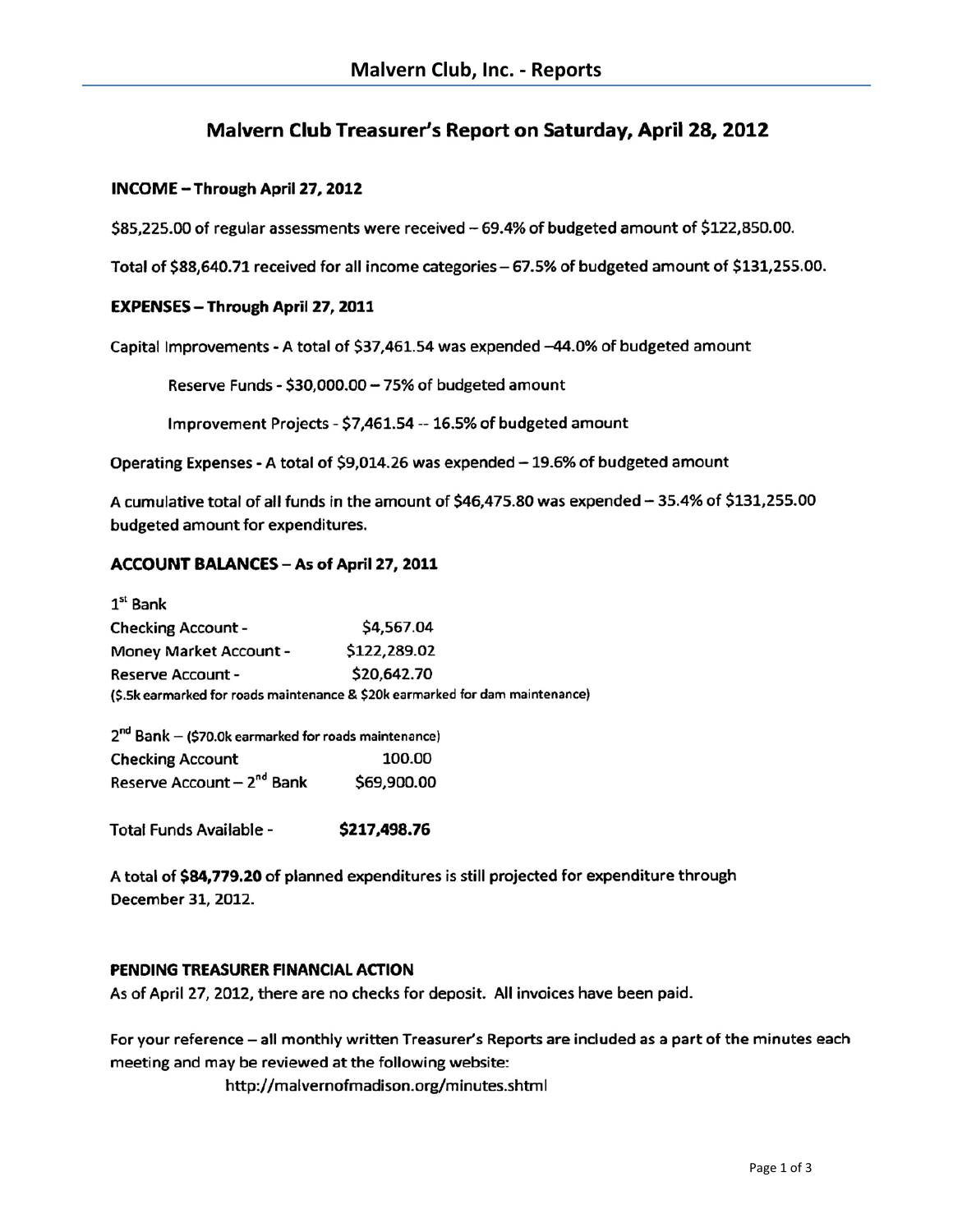# Malvern Club Treasurer's Report on Saturday, April 28, 2012 (continued)

## **FISCAL YEAR 2012 ASSESSMENTS**

Fiscal Year 2012 assessments became due on March 1st, 2012 for all 234 lots. Notice letters (221) were mailed on February 1<sup>st</sup> to all lot owners indicating that the 2012 assessment is still \$525.00. The total \$525.00 or a minimum first payment of \$300.00 was due on March 1st and considered to be late if postmarked after March 31, 2012.

Additionally, "The Malvern Club, Inc. Financial Policy 001-2011 of October 13, 2011—Practices for Collection of Assessments and Late Fees within The Malvern Club, Inc." was included for information purposes to all lot owners in accordance with State of Virginia requirements regarding new written policies adopted by the Board of Directors.

All owners were reminded that it is necessary to fill out a new 2012 boat storage application and include with their 2012 rental fee. Eight units have applied for boat storage.

As of April 27, 2012, 17 lot owners are delinguent on their 2012 1<sup>st</sup> assessment payment, with funds due totaling @ \$4,850 and an additional \$520 of applicable late fees.

As of April 27, 2012, 138 lot owners have not paid all of their second half assessment totaling \$31,025 that will become due on September 1<sup>st</sup>. Letters of notice will be mailed in August to these 138 lot owners.

### **OVERDUE ASSESSMENTS STATUS - As of April 28, 2012**

A total of 17 lots are on the Overdue Assessment Listing:

3 -- Liens amended/filed by Attorney -- Further Attorney action to be taken for non-payment of additional 2012 assessments.

3 - Bankruptcy/Foreclosure/Actions - Attorney & Treasurer action to be taken in 2012 due to nonpayment of 2012 assessments.

1 - No contact with Treasurer for payment in full or monthly payments in 2011 - Additional Attorney Action in 2012 due to non-payment of 2012 assessments.

1 - Homeowner has requested meeting to agree upon monthly payments due to financial difficulty and due to non-payment of 2012 assessments.

9 - Demand letter process in place for overdue 2012 assessments. If no success after full process completed, these cases will be brought to the Board of Directors for approval for further Attorney action.

As voted at the last Board of Directors meeting, we have decided to continue with Lella Amis (Ami) E. Pape, P.C. as our Attorney of Record, following her opening of her own law office in Manassas.